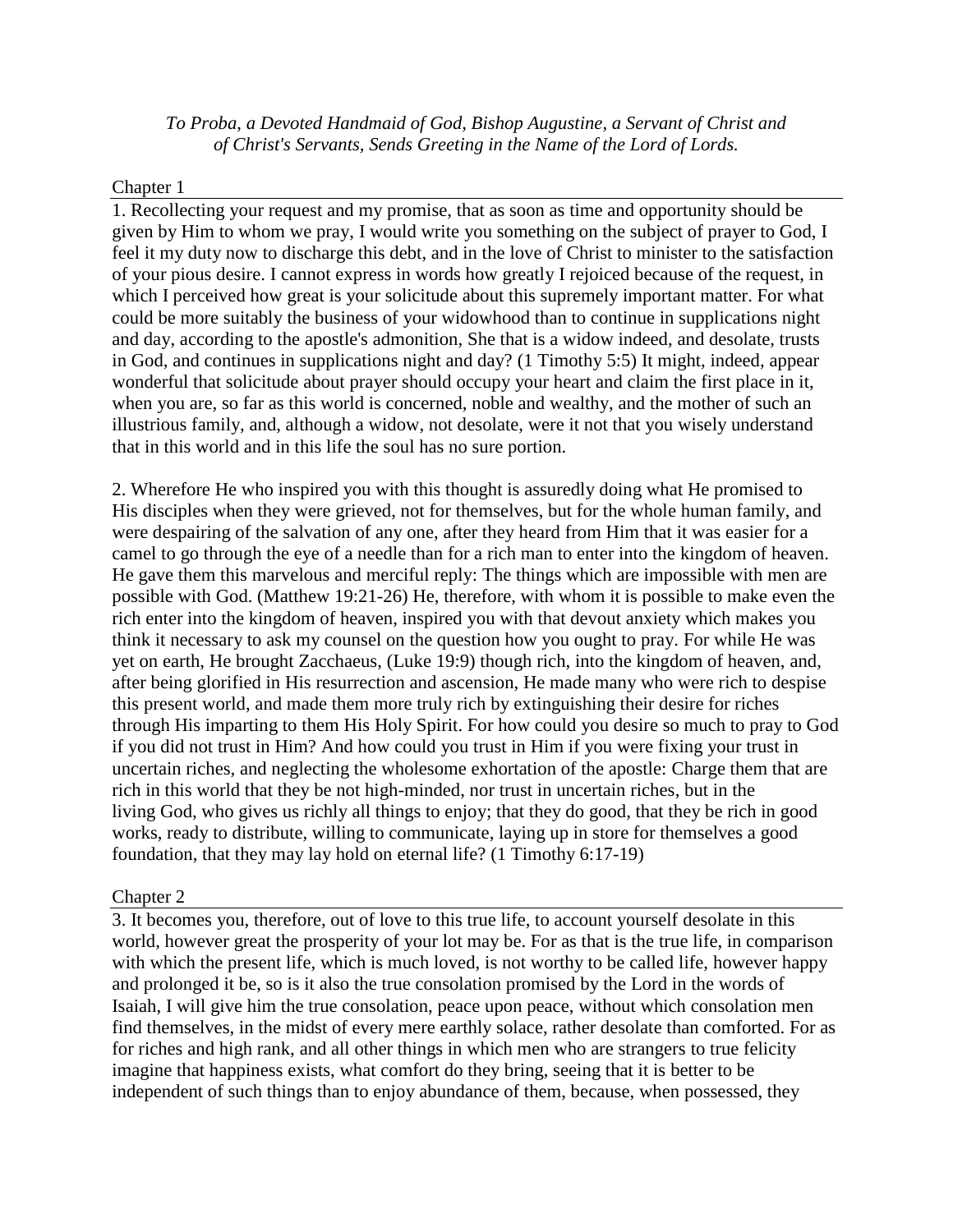occasion, through our [fear](http://www.newadvent.org/cathen/06021a.htm) of losing them, more vexation than was caused by the strength of desire with which their possession was [coveted?](http://www.newadvent.org/cathen/04462a.htm) Men are not made good by possessing these socalled [good](http://www.newadvent.org/cathen/06636b.htm) things, but, if men have become good otherwise, they make these things to be really good by using them well. Therefore [true](http://www.newadvent.org/cathen/15073a.htm) comfort is to be found not in them, but rather in those things in which [true](http://www.newadvent.org/cathen/15073a.htm) life is found. For a man can be made blessed only by the same power by which he is made good.

4. It is [true,](http://www.newadvent.org/cathen/15073a.htm) indeed, that good men are seen to be the sources of no small comfort to others in this world. For if we be harassed by poverty, or saddened by bereavement, or disquieted by bodily pain, or pining in exile, or vexed by any kind of calamity, let good men visit us, men who can not only rejoice with them that [rejoice,](http://www.newadvent.org/cathen/07131b.htm) but also weep with them that weep, [\(Romans](http://www.newadvent.org/bible/rom012.htm#verse15) 12:15) and who [know](http://www.newadvent.org/cathen/08673a.htm) how to give profitable counsel, and win us to express our feelings in conversation: the effect is, that rough things become smooth, heavy burdens are lightened, and difficulties vanquished most wonderfully. But this is done in and through them by Him who has made them good by His Spirit. On the other hand, although riches may abound, and no bereavement befall us, and health of body be enjoyed, and we live in our own country in peace and safety, if, at the same time, we have as our neighbors [wicked](http://www.newadvent.org/cathen/05649a.htm) men, among whom there is not one who can be trusted, not one from whom we do not apprehend and experience treachery, deceit, outbursts of [anger,](http://www.newadvent.org/cathen/01489a.htm) dissensions, and snares, in such a case are not all these other things made bitter and vexatious, so that nothing sweet or pleasant is left in them? Whatever, therefore, be our circumstances in this world, there is nothing [truly](http://www.newadvent.org/cathen/15073a.htm) enjoyable without a friend. But how rarely is one found in this life about whose spirit and behavior as a [true](http://www.newadvent.org/cathen/15073a.htm) friend there may be perfect confidence! For no one is [known](http://www.newadvent.org/cathen/08673a.htm) to another so intimately as he is [known](http://www.newadvent.org/cathen/08673a.htm) to himself, and yet no one is so well known even to himself that he can be sure as to his own conduct on the morrow; wherefore, although many are [known](http://www.newadvent.org/cathen/08673a.htm) by their fruits, and some gladden their neighbors by their good lives, while others grieve their neighbors by their [evil](http://www.newadvent.org/cathen/05649a.htm) lives, yet the [minds](http://www.newadvent.org/cathen/10321a.htm) of [men](http://www.newadvent.org/cathen/09580c.htm) are so unknown and so unstable, that there is the highest wisdom in the exhortation of the apostle: Judge nothing before the time until the Lord come, who both will bring to light the hidden things of darkness, and will make manifest the counsels of the hearts; and then shall every man have praise of [God.](http://www.newadvent.org/cathen/06608a.htm) (1 [Corinthians](http://www.newadvent.org/bible/1co004.htm#verse5) 4:5)

5. In the darkness, then, of this world, in which we are pilgrims absent from the Lord as long as we walk by [faith](http://www.newadvent.org/cathen/05752c.htm) and not by sight, (2 [Corinthians](http://www.newadvent.org/bible/2co005.htm#verse6) 5:6-7) the [Christian](http://www.newadvent.org/cathen/03712a.htm) [soul](http://www.newadvent.org/cathen/14153a.htm) ought to feel itself desolate, and continue in [prayer,](http://www.newadvent.org/cathen/12345b.htm) and learn to fix the eye of [faith](http://www.newadvent.org/cathen/05752c.htm) on the word of the divine sacred Scriptures, as on a light shining in a dark place, until the day dawn, and the day-star arise in our hearts. (2 [Peter](http://www.newadvent.org/bible/2pe001.htm#verse19) 1:19) For the ineffable source from which this lamp borrows its light is the Light which shines in darkness, but the darkness comprehends it not — the Light, in order to seeing which our hearts must be purified by [faith;](http://www.newadvent.org/cathen/05752c.htm) for blessed are the pure in heart, for they shall see [God;](http://www.newadvent.org/cathen/06608a.htm) [\(Matthew](http://www.newadvent.org/bible/mat005.htm#verse8) 5:8) and we [know](http://www.newadvent.org/cathen/08673a.htm) that when He shall appear, we shall be like Him, for we shall see Him as He is. (1 [John](http://www.newadvent.org/bible/1jo003.htm#verse2) 3:2) Then after death shall come the [true](http://www.newadvent.org/cathen/15073a.htm) life, and after desolation the [true](http://www.newadvent.org/cathen/15073a.htm) consolation, that life shall deliver our [souls](http://www.newadvent.org/cathen/14153a.htm) from death that consolation shall deliver our eyes from tears, and, as follows in the psalm, our feet shall be delivered from falling; for there shall be no [temptation](http://www.newadvent.org/cathen/14504a.htm) there. Moreover, if there be no [temptation,](http://www.newadvent.org/cathen/14504a.htm) there will be no [prayer;](http://www.newadvent.org/cathen/12345b.htm) for there we shall not be waiting for promised blessings, but contemplating the blessings actually bestowed; wherefore he adds, I will walk before the Lord in the land of the living, where we shall then be — not in the wilderness of the dead, where we now are: For you are dead, says the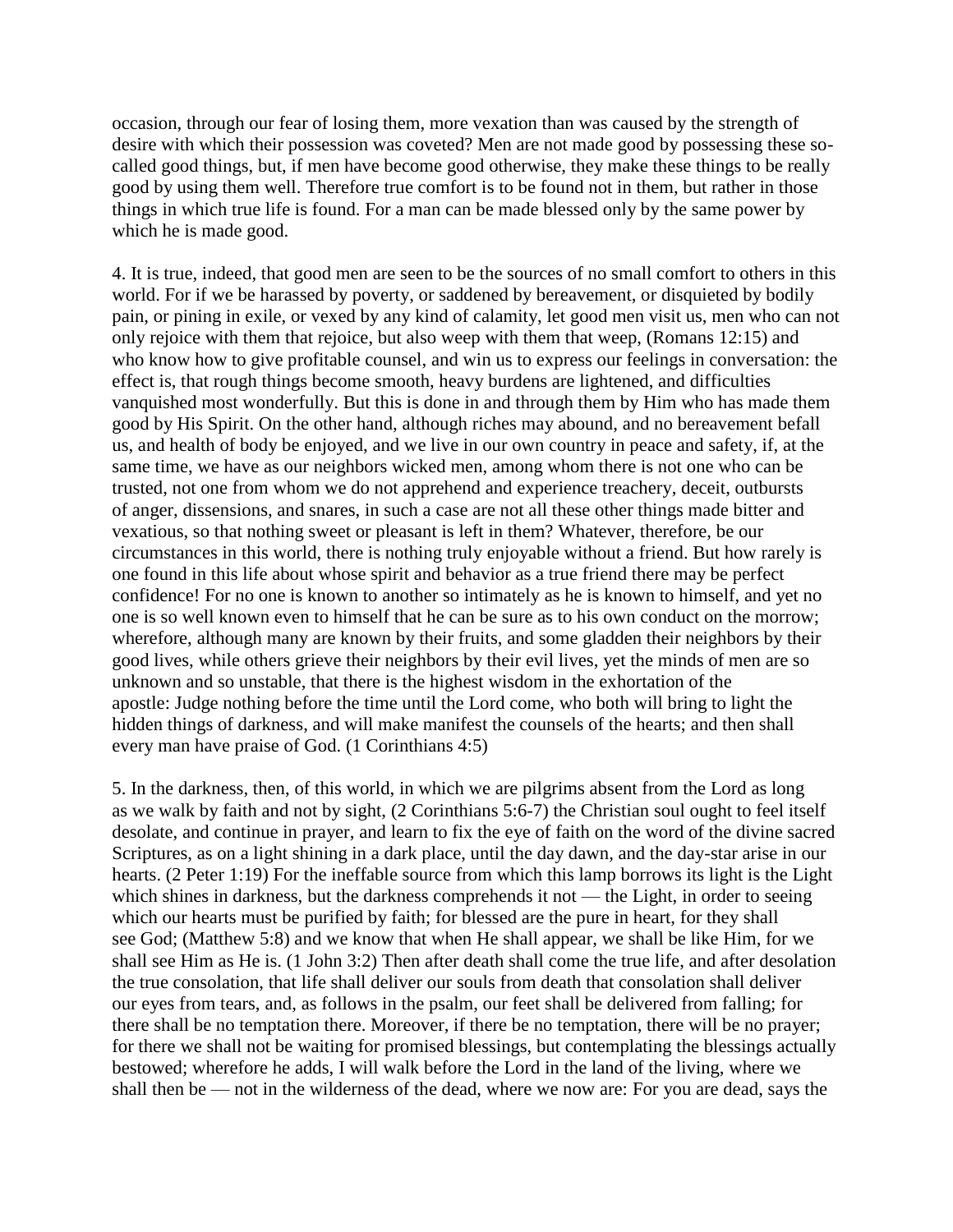apostle, and your life is hid with Christ in [God;](http://www.newadvent.org/cathen/06608a.htm) when Christ, who is our life, shall appear, then shall you also appear with Him in [glory.](http://www.newadvent.org/cathen/06585a.htm) [\(Colossians](http://www.newadvent.org/bible/col003.htm#verse3) 3:3-4) For that is the [true](http://www.newadvent.org/cathen/15073a.htm) life on which the rich are exhorted to lay hold by being rich in good works; and in it is the [true](http://www.newadvent.org/cathen/15073a.htm) consolation, for want of which, meanwhile, a [widow](http://www.newadvent.org/cathen/15617c.htm) is desolate indeed, even though she has sons and grandchildren, and conducts her household piously, entreating all dear to her to put their hope in God: and in the midst of all this, she says in her [prayer,](http://www.newadvent.org/cathen/12345b.htm) My [soul](http://www.newadvent.org/cathen/14153a.htm) thirsts for You; my flesh longs in a dry and thirsty land, where no water is; and this dying life is nothing else than such a land, however numerous our mortal comforts, however pleasant our companions in the pilgrimage, and however great the abundance of our possessions. You [know](http://www.newadvent.org/cathen/08673a.htm) how uncertain all these things are; and even if they were not uncertain, what would they be in comparison with the felicity which is promised in the life to come!

6. In saying these things to you, who, being a [widow,](http://www.newadvent.org/cathen/15617c.htm) rich and noble, and the mother of an illustrious [family,](http://www.newadvent.org/cathen/05782a.htm) have asked from me a discourse on [prayer,](http://www.newadvent.org/cathen/12345b.htm) my aim has been to make you feel that, even while your [family](http://www.newadvent.org/cathen/05782a.htm) are spared to you, and live as you would desire, you are desolate so long as you have not attained to that life in which is the [true](http://www.newadvent.org/cathen/15073a.htm) and abiding consolation, in which shall be fulfilled what is spoken in [prophecy:](http://www.newadvent.org/cathen/12473a.htm) We are satisfied in the morning with Your mercy, we [rejoice](http://www.newadvent.org/cathen/07131b.htm) and are glad all our days; we are made glad according to the days wherein You have afflicted us, and the years wherein we have seen [evil.](http://www.newadvent.org/cathen/05649a.htm)

#### Chapter 3

7. Wherefore, until that consolation come, remember, in order to your continuing in [prayers](http://www.newadvent.org/cathen/12345b.htm) and supplications night and day, that, however great the temporal prosperity may be which flows around you, you are desolate. For the apostle does not ascribe this gift to every [widow,](http://www.newadvent.org/cathen/15617c.htm) but to her who, being a [widow](http://www.newadvent.org/cathen/15617c.htm) indeed, and desolate, trusts in [God,](http://www.newadvent.org/cathen/06608a.htm) and continues in supplication night and day. Observe, however, most vigilantly the warning which follows: But she that lives in pleasure is dead while she lives; (1 [Timothy](http://www.newadvent.org/bible/1ti005.htm#verse5) 5:5-6) for a person lives in those things which he loves, which he greatly desires, and in which he believes himself to be blessed. Wherefore, what Scripture has said of riches: If riches increase, set not your heart upon them, I say to you concerning pleasures: If pleasures increase, set not your heart upon them. Do not, therefore, think highly of yourself because these things are not wanting, but are yours abundantly, flowing, as it were, from a most copious fountain of earthly felicity. By all means look upon your possession of these things with indifference and contempt, and seek nothing from them beyond health of body. For this is a blessing not to be despised, because of its being necessary to the work of life until this mortal shall have put on [immortality](http://www.newadvent.org/cathen/07687a.htm) (1 [Corinthians](http://www.newadvent.org/bible/1co015.htm#verse54) 15:54) in other words, the [true,](http://www.newadvent.org/cathen/15073a.htm) perfect, and everlasting health, which is neither reduced by earthly infirmities nor repaired by corruptible gratification, but, enduring with celestial rigor, is animated with a life eternally incorruptible. For the apostle himself says, Make not provision for the flesh, to fulfil the [lusts](http://www.newadvent.org/cathen/09438a.htm) thereof, [\(Romans](http://www.newadvent.org/bible/rom013.htm#verse14) 13:14) because we must take care of the flesh, but only in so far as is necessary for health; For no man ever yet [hated](http://www.newadvent.org/cathen/07149b.htm) his own flesh, [\(Ephesians](http://www.newadvent.org/bible/eph005.htm#verse39) 5:39) as he himself likewise says. Hence, also, he admonished Timothy, who was, as it appears, too severe upon his body, that he should use a little wine for his stomach's sake, and for his often infirmities. (1 [Timothy](http://www.newadvent.org/bible/1ti005.htm#verse23) 5:23)

8. Many [holy](http://www.newadvent.org/cathen/07386a.htm) men and [women,](http://www.newadvent.org/cathen/15687b.htm) using every precaution against those pleasures in which she that lives, cleaving to them, and dwelling in them as her heart's delight, is dead while she lives, have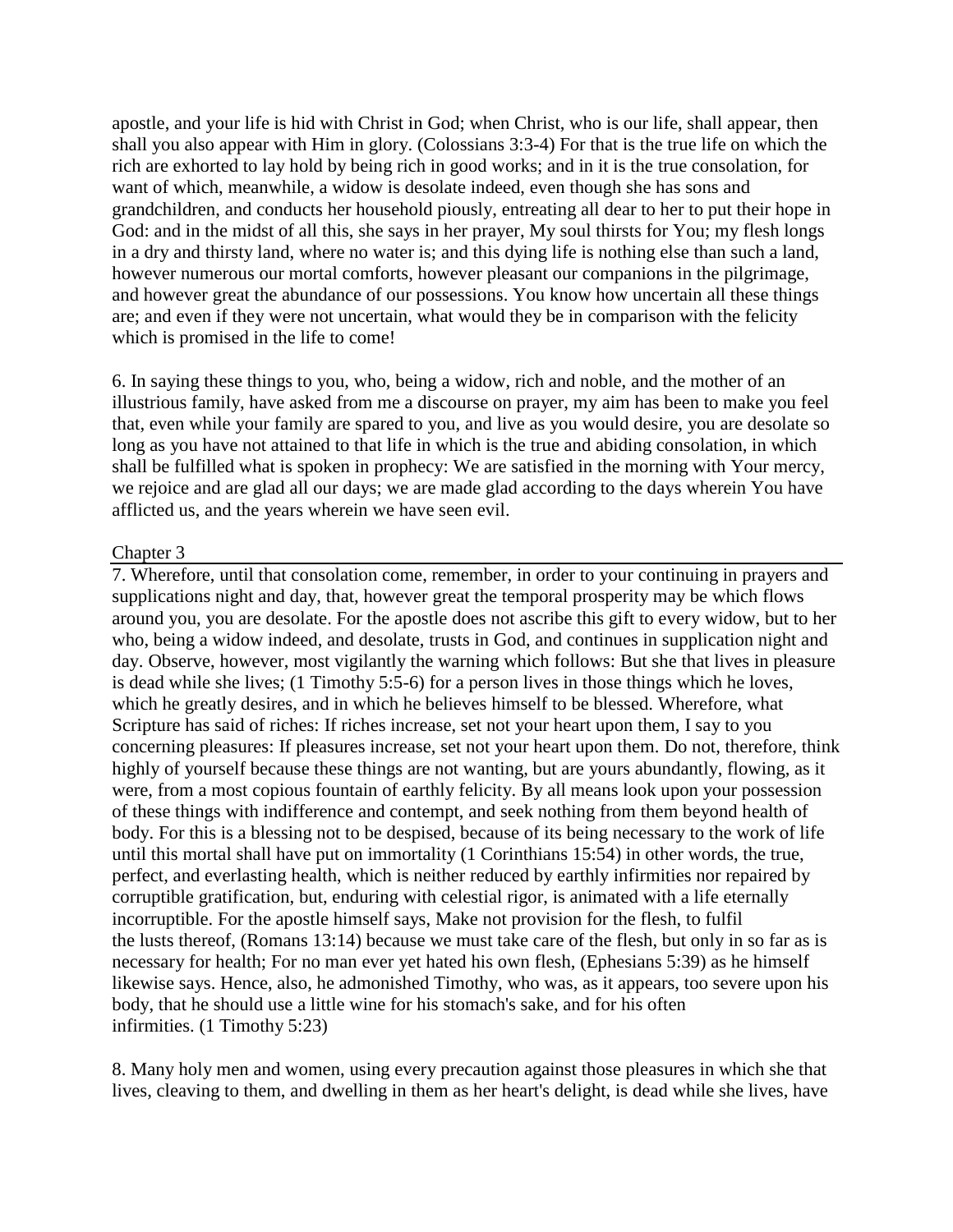cast from them that which is as it were the mother of pleasures, by distributing their wealth among the [poor,](http://www.newadvent.org/cathen/12327a.htm) and so have stored it in the safer keeping of the treasury of heaven. If you are hindered from doing this by some consideration of duty to your [family,](http://www.newadvent.org/cathen/05782a.htm) you [know](http://www.newadvent.org/cathen/08673a.htm) yourself what account you can give to God of your use of riches. For no one [knows](http://www.newadvent.org/cathen/08673a.htm) what passes within a [man,](http://www.newadvent.org/cathen/09580c.htm) but the spirit of the man which is in him. (1 [Corinthians](http://www.newadvent.org/bible/1co002.htm#verse11) 2:11) We ought not to judge anything before the time until the Lord come who both will bring to light the hidden things of darkness, and will make manifest the counsels of the hearts, and then shall every man have praise of [God.](http://www.newadvent.org/cathen/06608a.htm) (1 [Corinthians](http://www.newadvent.org/bible/1co004.htm#verse5) 4:5) It pertains, therefore, to your care as a [widow,](http://www.newadvent.org/cathen/15617c.htm) to see to it that if pleasures increase you do not set your heart upon them, lest that which ought to rise that it may live, die through contact with their corrupting influence. Reckon yourself to be one of those of whom it is written. Their hearts shall live forever.

# Chapter 4

9. You have now heard what manner of person you should be if you would [pray;](http://www.newadvent.org/cathen/12345b.htm) hear, in the next place, what you ought to [pray](http://www.newadvent.org/cathen/12345b.htm) for. This is the subject on which you have thought it most necessary to ask my opinion, because you were disturbed by the words of the apostle: We know not what we should pray for as we ought; [\(Romans](http://www.newadvent.org/bible/rom008.htm#verse26) 8:26) and you became alarmed lest it should do you more harm to [pray](http://www.newadvent.org/cathen/12345b.htm) otherwise than you ought, than to desist from praying altogether. A short solution of your difficulty may be given thus: Pray for a [happy](http://www.newadvent.org/cathen/07131b.htm) life. This all [men](http://www.newadvent.org/cathen/09580c.htm) wish to have; for even those whose lives are worst and most abandoned would by no means live thus, unless they thought that in this way they either were made or might be made [truly](http://www.newadvent.org/cathen/15073a.htm) [happy.](http://www.newadvent.org/cathen/07131b.htm) Now what else ought we to [pray](http://www.newadvent.org/cathen/12345b.htm) for than that which both bad and good desire, but which only the good obtain?

# Chapter 5

10. You ask, perchance, What is this [happy](http://www.newadvent.org/cathen/07131b.htm) life? On this question the talents and leisure of many [philosophers](http://www.newadvent.org/cathen/12025c.htm) have been wasted, who, nevertheless, failed in their researches after it just in proportion as they failed to [honor](http://www.newadvent.org/cathen/07462a.htm) Him from whom it proceeds, and were unthankful to Him. In the first place, then, consider whether we should accept the opinion of those [philosophers](http://www.newadvent.org/cathen/12025c.htm) who pronounce that man [happy](http://www.newadvent.org/cathen/07131b.htm) who lives according to his own will. Far be it, surely, from us to [believe](http://www.newadvent.org/cathen/02408b.htm) this; for what if a man's will inclines him to live in [wickedness?](http://www.newadvent.org/cathen/05649a.htm) Is he not [proved](http://www.newadvent.org/cathen/12454c.htm) to be a miserable man in proportion to the facility with which his depraved will is carried out? Even [philosophers](http://www.newadvent.org/cathen/12025c.htm) who were strangers to the worship of God have rejected this sentiment with deserved abhorrence. One of them, a man of the greatest eloquence, says: Behold, however, others, not [philosophers](http://www.newadvent.org/cathen/12025c.htm) indeed, but men of ready power in disputation, who affirm that all [men](http://www.newadvent.org/cathen/09580c.htm) are [happy](http://www.newadvent.org/cathen/07131b.htm) who live according to their own will. But this is certainly untrue, for to wish that which is unbecoming is itself a most miserable thing; nor is it so miserable a thing to fail in obtaining what you wish as to wish to obtain what you ought not to desire. What is your opinion? Are not these words, by whomsoever they are spoken, derived from the Truth itself? We may therefore here say what the apostle said of a certain Cretan poet whose sentiment had pleased him: This [witness](http://www.newadvent.org/cathen/15677a.htm) is [true.](http://www.newadvent.org/cathen/15073a.htm) [\(Titus](http://www.newadvent.org/bible/tit001.htm#verse13) 1:13)

11. He, therefore, is [truly](http://www.newadvent.org/cathen/15073a.htm) [happy](http://www.newadvent.org/cathen/07131b.htm) who has all that he wishes to have, and wishes to have nothing which he ought not to wish. This being understood, let us now observe what things men may without impropriety wish to have. One desires marriage; another, having become a widower, chooses thereafter to live a life of continence; a third chooses to practice continence though he is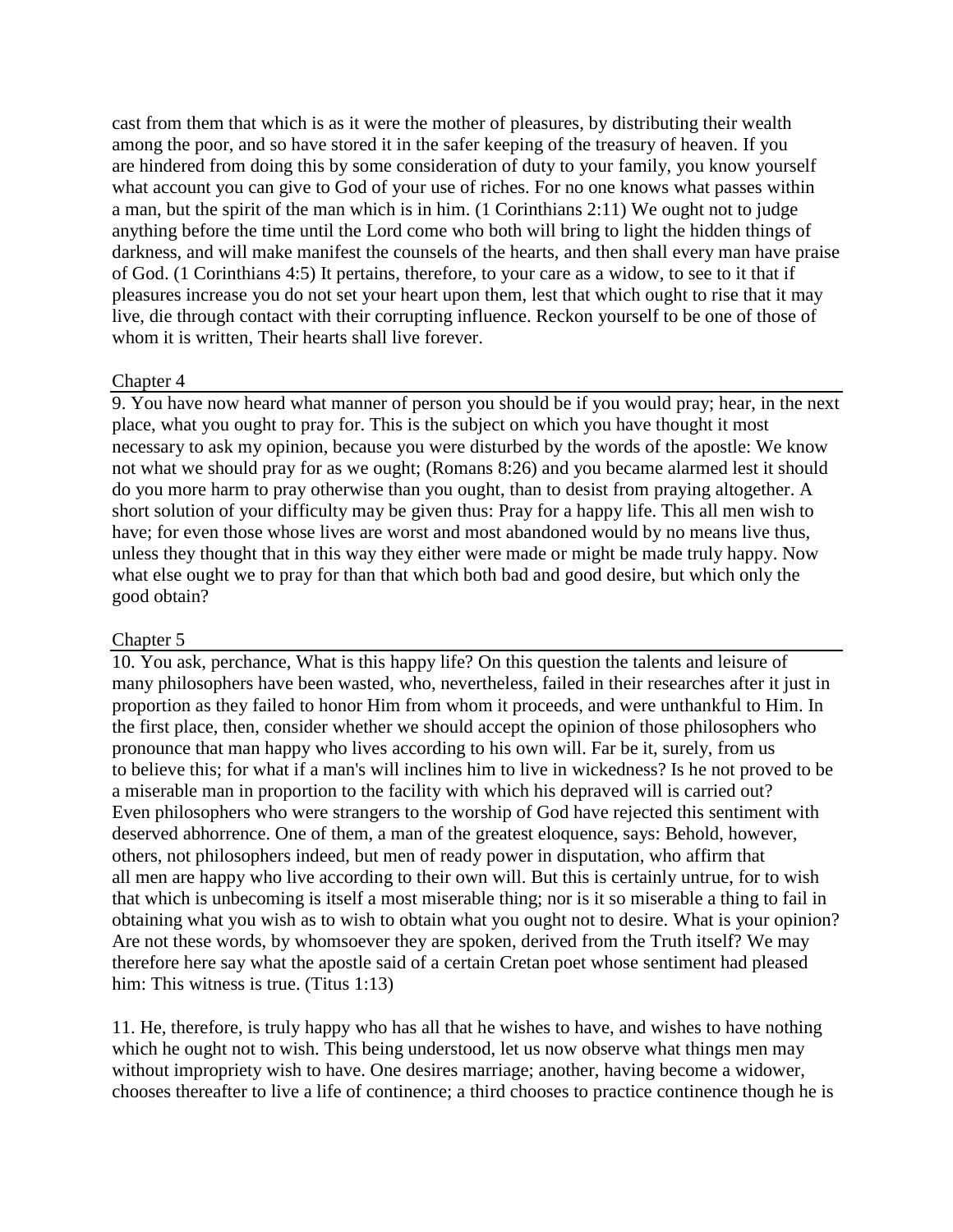married. And although of these three conditions one may be found better than another, we cannot say that any one of the three [persons](http://www.newadvent.org/cathen/11726a.htm) is wishing what he ought not: the same is [true](http://www.newadvent.org/cathen/15073a.htm) of the desire for children as the fruit of marriage, and for life and health to be enjoyed by the children who have been received — of which desires the latter is one with which [widows](http://www.newadvent.org/cathen/15617c.htm) remaining unmarried are for the most part occupied; for although, refusing a second marriage, they do not now wish to have children, they wish that the children that they have may live in health. From all such care those who preserve their [virginity](http://www.newadvent.org/cathen/15458a.htm) intact are free. Nevertheless, all have some dear to them whose temporal welfare they do without impropriety desire. But when men have obtained this health for themselves, and for those whom they [love,](http://www.newadvent.org/cathen/09397a.htm) are we at liberty to say that they are now [happy?](http://www.newadvent.org/cathen/07131b.htm) They have, it is [true,](http://www.newadvent.org/cathen/15073a.htm) something which it is quite becoming to desire; but if they have not other things which are greater, better, and more full both of utility and beauty, they are still far short of possessing a [happy](http://www.newadvent.org/cathen/07131b.htm) life.

#### Chapter 6

12. Shall we then say, that in addition to this health of body men may desire for themselves and for those dear to them honor and power? By all means, if they desire these in order that by obtaining them they may promote the interest of those who may be their dependents. If they seek these things not for the sake of the things themselves, but for some good thing which may through this means be accomplished, the wish is a proper one; but if it be merely for the empty gratification of [pride,](http://www.newadvent.org/cathen/12405a.htm) and arrogance, and for a superfluous and pernicious triumph of vanity, the wish is improper. Wherefore, men do nothing wrong in desiring for themselves and for their kindred the competent portion of necessary things, of which the apostle speaks when he says: Godliness with a competency [contentment] is great gain; for we brought nothing into this world, and it is certain we can carry nothing out: and having food and raiment, let us be therewith content. But they that will be rich fall into [temptation,](http://www.newadvent.org/cathen/14504a.htm) and a snare, and into many foolish and hurtful [lusts,](http://www.newadvent.org/cathen/09438a.htm) which drown men in destruction and perdition; for the [love of money](http://www.newadvent.org/cathen/02148b.htm) is the root of all [evil,](http://www.newadvent.org/cathen/05649a.htm) which while some [coveted](http://www.newadvent.org/cathen/04462a.htm) after, they have erred from the [faith,](http://www.newadvent.org/cathen/05752c.htm) and pierced themselves through with many sorrows. (1 [Timothy](http://www.newadvent.org/bible/1ti006.htm#verse6) 6:6-10) This competent portion he desires without impropriety who desires it and nothing beyond it; for if his desires go beyond it, he is not desiring it, and therefore his desire is improper. This was desired, and was [prayed](http://www.newadvent.org/cathen/12345b.htm) for by him who said: Give me neither poverty nor riches: feed me with food convenient for me: lest I be full, and deny You, and say, Who is the Lord? Or lest I be poor, and steal, and take the name of my God in vain. [\(Proverbs](http://www.newadvent.org/bible/pro030.htm#verse8) 30:8-9) You see assuredly that this competency is desired not for its own sake, but to secure the health of the body, and such provision of house and clothing as is befitting the man's circumstances, that he may appear as he ought to do among those among whom he has to live, so as to retain their respect and discharge the duties of his position.

13. Among all these things, our own welfare and the benefits which friendship bids us ask for others are things to be desired on their own account; but a competency of the necessaries of life is usually sought, if it be sought in the proper way, not on its own account, but for the sake of the two higher benefits. Welfare consists in the possession of life itself, and health and soundness of mind and body. The claims of friendship, moreover, are not to be confined within too narrow range, for it embraces all to whom [love](http://www.newadvent.org/cathen/09397a.htm) and kindly affection are due, although the heart goes out to some of these more freely, to others more cautiously; yea, it even extends to our enemies, for whom also we are commanded to [pray.](http://www.newadvent.org/cathen/12345b.htm) There is accordingly no one in the whole human family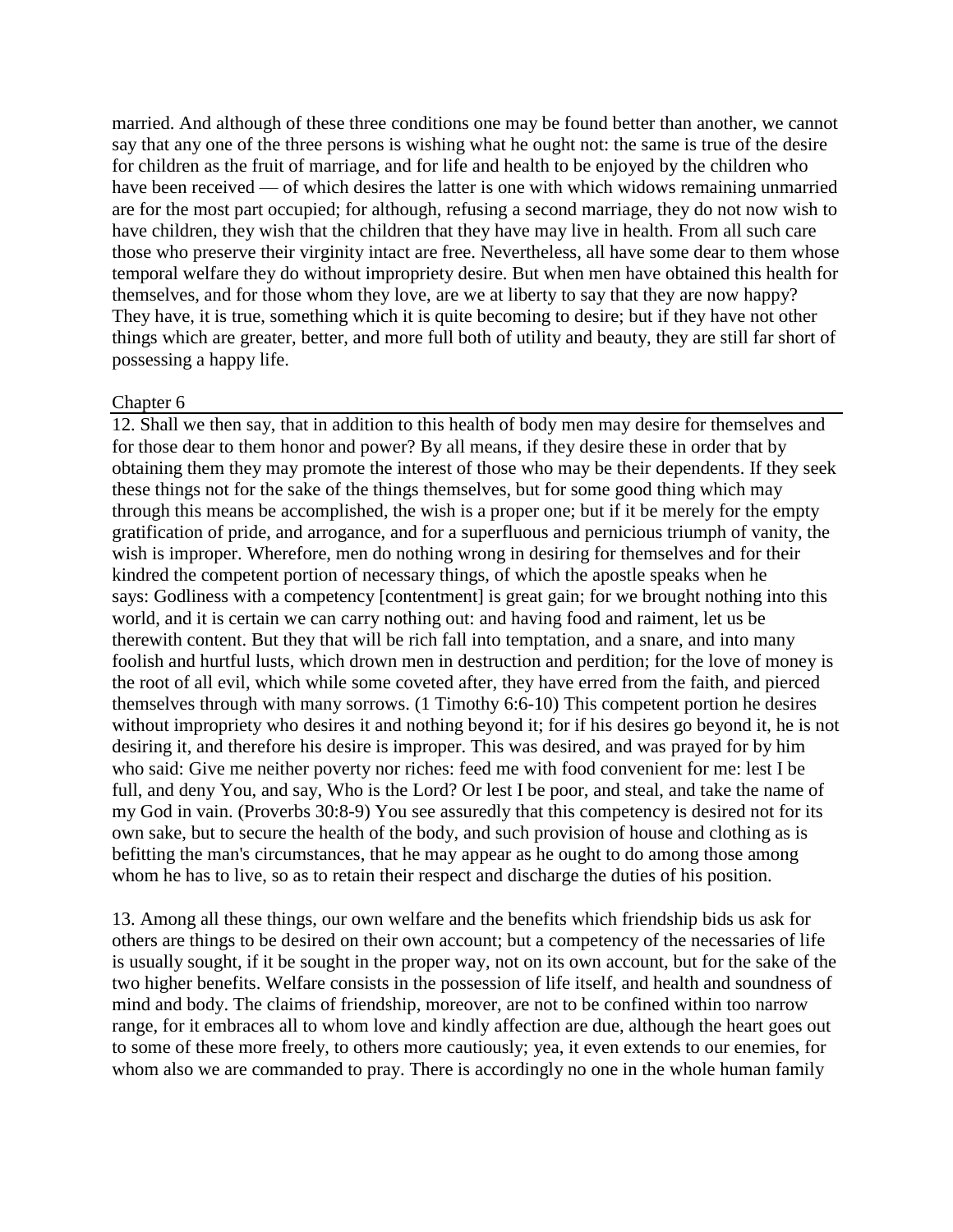to whom kindly affection is not due by reason of the bond of a common humanity, although it may not be due on the ground of reciprocal [love.](http://www.newadvent.org/cathen/09397a.htm)

#### Chapter 7

For these things, therefore, it becomes us to [pray:](http://www.newadvent.org/cathen/12345b.htm) if we have them, that we may keep them; if we have them not, that we may get them.

14. Is this all? Are these the benefits in which exclusively the [happy](http://www.newadvent.org/cathen/07131b.htm) life is found? Or does [truth](http://www.newadvent.org/cathen/15073a.htm) teach us that something else is to be preferred to them all? We [know](http://www.newadvent.org/cathen/08673a.htm) that both the competency of things necessary, and the well-being of ourselves and of our friends, so long as these concern this present world alone, are to be cast aside as dross in comparison with the obtaining of [eternal](http://www.newadvent.org/cathen/05551b.htm) life; for although the body may be in health, the mind cannot be regarded as sound which does not prefer [eternal](http://www.newadvent.org/cathen/05551b.htm) to temporal things; yea, the life which we live in time is wasted, if it be not spent in obtaining that by which we may be worthy of [eternal](http://www.newadvent.org/cathen/05551b.htm) life. Therefore all things which are the objects of useful and becoming desire are unquestionably to be viewed with reference to that one life which is lived with [God,](http://www.newadvent.org/cathen/06608a.htm) and is derived from Him. In so doing, we [love](http://www.newadvent.org/cathen/09397a.htm) ourselves if we [love](http://www.newadvent.org/cathen/09397a.htm) [God;](http://www.newadvent.org/cathen/06608a.htm) and we [truly](http://www.newadvent.org/cathen/15073a.htm) [love](http://www.newadvent.org/cathen/09397a.htm) our neighbors as ourselves, according to the second great commandment, if, so far as is in our power, we persuade them to a similar love of God. We [love](http://www.newadvent.org/cathen/09397a.htm) [God,](http://www.newadvent.org/cathen/06608a.htm) therefore, for what He is in Himself, and ourselves and our neighbors for His sake. Even when living thus, let us not think that we are securely established in that [happy](http://www.newadvent.org/cathen/07131b.htm) life, as if there was nothing more for which we should still [pray.](http://www.newadvent.org/cathen/12345b.htm) For how could we be said to live a [happy](http://www.newadvent.org/cathen/07131b.htm) life now, while that which alone is the object of a well-directed life is still wanting to us?

### Chapter 8

15. Why, then, are our desires scattered over many things, and why, through [fear](http://www.newadvent.org/cathen/06021a.htm) of not [praying](http://www.newadvent.org/cathen/12345b.htm) as we ought, do we ask what we should [pray](http://www.newadvent.org/cathen/12345b.htm) for, and not rather say with the Psalmist: One thing have I desired of the Lord, that will I seek after: that I may dwell in the house of the Lord all the days of my life, to behold the beauty of the Lord, and to inquire in His temple? For in the house of the Lord all the days of life are not days distinguished by their successively coming and passing away: the beginning of one day is not the end of another; but they are all alike unending in that place where the life which is made up of them has itself no end. In order to our obtaining this [true](http://www.newadvent.org/cathen/15073a.htm) blessed life, He who is Himself the True Blessed Life has taught us to [pray,](http://www.newadvent.org/cathen/12345b.htm) not with much speaking, as if our being heard depended upon the fluency with which we express ourselves, seeing that we are [praying](http://www.newadvent.org/cathen/12345b.htm) to One who, as the Lord tells us, [knows](http://www.newadvent.org/cathen/08673a.htm) what things we have need of before we ask Him. [\(Matthew](http://www.newadvent.org/bible/mat006.htm#verse7) 6:7-8) Whence it may seem surprising that, although He has forbidden much speaking, He who [knows](http://www.newadvent.org/cathen/08673a.htm) before we ask Him what things we need has nevertheless given us exhortation to [prayer](http://www.newadvent.org/cathen/12345b.htm) in such words as these: Men ought always to [pray](http://www.newadvent.org/cathen/12345b.htm) and not to faint; setting before us the case of a [widow,](http://www.newadvent.org/cathen/15617c.htm) who, desiring to have [justice](http://www.newadvent.org/cathen/08571c.htm) done to her against her adversary, did by her persevering entreaties persuade an [unjust](http://www.newadvent.org/cathen/08010c.htm) judge to listen to her, not moved by a regard either to [justice](http://www.newadvent.org/cathen/08571c.htm) or to mercy, but overcome by her wearisome importunity; in order that we might be admonished how much more certainly the [Lord God,](http://www.newadvent.org/cathen/06608a.htm) who is merciful and just, gives ear to us [praying](http://www.newadvent.org/cathen/12345b.htm) continually to Him, when this [widow,](http://www.newadvent.org/cathen/15617c.htm) by her unremitting supplication, prevailed over the indifference of an [unjust](http://www.newadvent.org/cathen/08010c.htm) and [wicked](http://www.newadvent.org/cathen/05649a.htm) judge, and how willingly and benignantly He fulfils the good desires of those whom He [knows](http://www.newadvent.org/cathen/08673a.htm) to have forgiven others their trespasses, when this suppliant, though seeking vengeance upon her adversary, obtained her desire. (Luke [18:1-8\)](http://www.newadvent.org/bible/luk018.htm#verse1) A similar lesson the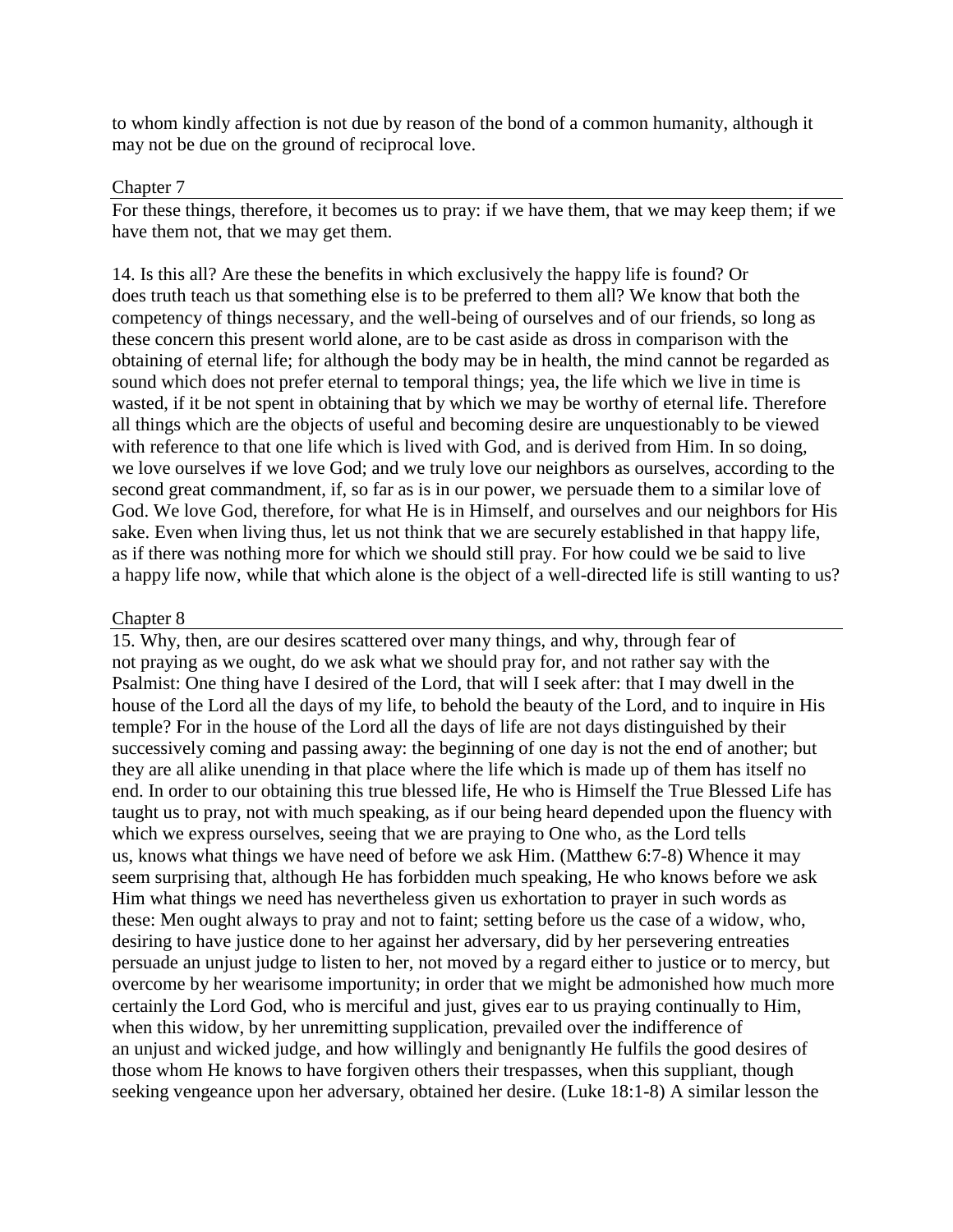Lord gives in the [parable](http://www.newadvent.org/cathen/11460a.htm) of the man to whom a friend in his journey had come, and who, having nothing to set before him, desired to borrow from another friend three loaves (in which, perhaps, there is a figure of the Trinity of [persons](http://www.newadvent.org/cathen/11726a.htm) of one substance), and finding him already along with his household asleep, succeeded by very urgent and importunate entreaties in rousing him up, so that he gave him as many as he needed, being moved rather by a wish to avoid further annoyance than by benevolent thoughts: from which the Lord would have us understand that, if even one who was asleep is constrained to give, even in spite of himself, after being disturbed in his sleep by the person who asks of him, how much more kindly will He give who never sleeps, and who rouses us from sleep that we may ask from Him. (Luke [11:5-8\)](http://www.newadvent.org/bible/luk011.htm#verse5)

16. With the same design He added: Ask, and you shall receive; seek, and you shall find; knock, and it shall be opened unto you: for everyone that asks receives; and he that seeks finds; and to him that knocks it shall be opened. If a son shall ask bread of any of you that is a father, will he give him a stone? Or if he ask a fish, will he for a fish give him a serpent? Or if he shall ask an egg, will he offer him a scorpion? If you then, being [evil,](http://www.newadvent.org/cathen/05649a.htm) [know](http://www.newadvent.org/cathen/08673a.htm) how to give good gifts unto your children, how much more shall your heavenly Father give [good](http://www.newadvent.org/cathen/06636b.htm) things to them that ask Him? We have here what corresponds to those three things which the apostle commends: *[faith](http://www.newadvent.org/cathen/05752c.htm)* is signified by the fish, either on account of the element of water used in [baptism,](http://www.newadvent.org/cathen/02258b.htm) or because it remains unharmed amid the tempestuous waves of this world — contrasted with which is the serpent, that with poisonous deceit persuaded man to disbelieve [God;](http://www.newadvent.org/cathen/06608a.htm) *hope* is signified by the egg, because the life of the young bird is not yet in it, but is to be — is not seen, but hoped for, because hope which is seen is not hope, [\(Romans](http://www.newadvent.org/bible/rom008.htm#verse24) 8:24) — contrasted with which is the scorpion, for the man who hopes for [eternal](http://www.newadvent.org/cathen/05551b.htm) life forgets the things which are behind, and reaches forth to the things which are before, for to him it is dangerous to look back; but the scorpion is to be guarded against on account of what it has in its tail, namely, a sharp and venomous sting; *charity*, is signified by bread, for the greatest of these is charity, and bread surpasses all other kinds of food in usefulness — contrasted with which is a stone, because hard hearts refuse to exercise charity. Whether this be the meaning of these [symbols,](http://www.newadvent.org/cathen/14373b.htm) or some other more suitable be found, it is at least certain that He who [knows](http://www.newadvent.org/cathen/08673a.htm) how to give good gifts to His children urges us to ask and seek and knock.

17. Why this should be done by Him who before we ask Him [knows](http://www.newadvent.org/cathen/08673a.htm) what things we have need of, might perplex our minds, if we did not understand that the Lord our God requires us to ask not that thereby our wish may be intimated to Him, for to Him it cannot be unknown, but in order that by [prayer](http://www.newadvent.org/cathen/12345b.htm) there may be exercised in us by supplications that desire by which we may receive what He prepares to bestow. His gifts are very great, but we are small and straitened in our capacity of receiving. Wherefore it is said to us: Be enlarged, not bearing the yoke along with unbelievers. (2 [Corinthians](http://www.newadvent.org/bible/2co006.htm#verse13) 6:13-14) For, in proportion to the simplicity of our [faith,](http://www.newadvent.org/cathen/05752c.htm) the firmness of our [hope,](http://www.newadvent.org/cathen/07465b.htm) and the ardor of our desire, will we more largely receive of that which is immensely great; which eye has not seen, for it is not color; which the ear has not heard, for it is not sound; and which has not ascended into the heart of [man,](http://www.newadvent.org/cathen/09580c.htm) for the heart of man must ascend to it. (1 [Corinthians](http://www.newadvent.org/bible/1co002.htm#verse9) 2:9)

# Chapter 9

18. When we cherish uninterrupted desire along with the exercise of [faith](http://www.newadvent.org/cathen/05752c.htm) and hope and charity, we [pray](http://www.newadvent.org/cathen/12345b.htm) always. But at certain stated hours and seasons we also use words in [prayer](http://www.newadvent.org/cathen/12345b.htm) to [God,](http://www.newadvent.org/cathen/06608a.htm) that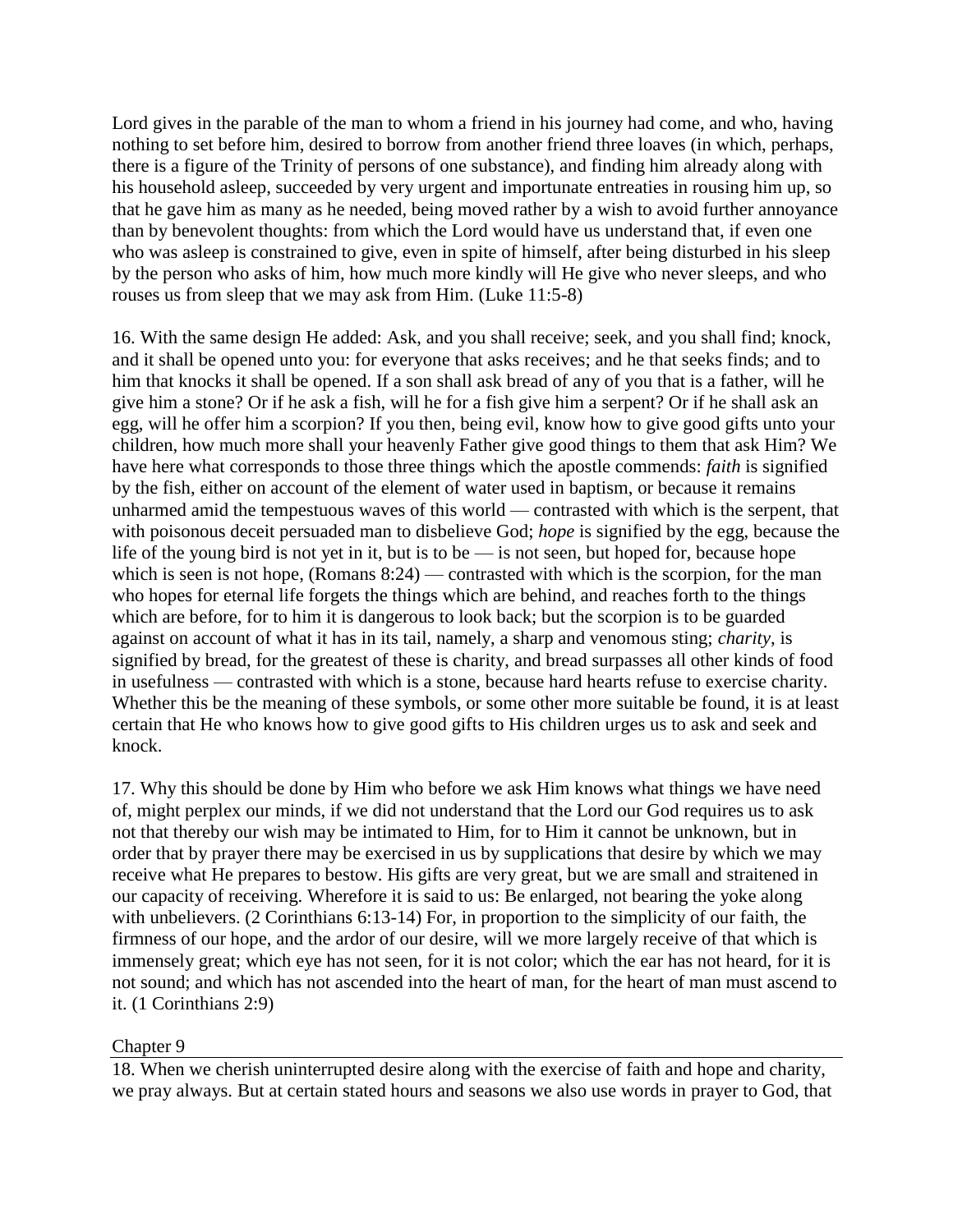by these signs of things we may admonish ourselves, and may acquaint ourselves with the measure of progress which we have made in this desire, and may more warmly excite ourselves to obtain an increase of its strength. For the effect following upon [prayer](http://www.newadvent.org/cathen/12345b.htm) will be excellent in proportion to the fervor of the desire which precedes its utterance. And therefore, what else is intended by the words of the apostle: Pray without ceasing, (1 [Thessalonians](http://www.newadvent.org/bible/1th005.htm#verse17) 5:17) than, Desire without intermission, from Him who alone can give it, a [happy](http://www.newadvent.org/cathen/07131b.htm) life, which no life can be but that which is [eternal?](http://www.newadvent.org/cathen/05551b.htm) This, therefore, let us desire continually from the Lord our [God;](http://www.newadvent.org/cathen/06608a.htm) and thus let us [pray](http://www.newadvent.org/cathen/12345b.htm) continually. But at certain hours we recall our minds from other cares and business, in which desire itself somehow is cooled down, to the business of [prayer,](http://www.newadvent.org/cathen/12345b.htm) admonishing ourselves by the words of our [prayer](http://www.newadvent.org/cathen/12345b.htm) to fix attention upon that which we desire, lest what had begun to lose heat become altogether cold, and be finally extinguished, if the flame be not more frequently fanned. Whence, also, when the same apostle says, Let your requests be made know unto God, [\(Philippians](http://www.newadvent.org/bible/phi004.htm#verse6) 4:6) this is not to be understood as if thereby they become [known](http://www.newadvent.org/cathen/08673a.htm) to [God,](http://www.newadvent.org/cathen/06608a.htm) who certainly [knew](http://www.newadvent.org/cathen/08673a.htm) them before they were uttered, but in this sense, that they are to be made [known](http://www.newadvent.org/cathen/08673a.htm) to ourselves in the presence of God by patient waiting upon Him, not in the presence of men by ostentatious worship. Or perhaps that they may be made [known](http://www.newadvent.org/cathen/08673a.htm) also to the [angels](http://www.newadvent.org/cathen/01476d.htm) that are in the presence of [God,](http://www.newadvent.org/cathen/06608a.htm) that these beings may in some way present them to [God,](http://www.newadvent.org/cathen/06608a.htm) and consult Him concerning them, and may bring to us, either manifestly or secretly, that which, hearkening to His commandment, they may have learned to be His [will,](http://www.newadvent.org/cathen/15624a.htm) and which must be fulfilled by them according to that which they have there learned to be their duty; for the [angel](http://www.newadvent.org/cathen/01476d.htm) said to Tobias: (Tobit [12:12\)](http://www.newadvent.org/bible/tob012.htm#verse12) Now, therefore, when you [prayed,](http://www.newadvent.org/cathen/12345b.htm) and Sara your daughter-in-law, I brought the remembrance of your [prayers](http://www.newadvent.org/cathen/12345b.htm) before the [Holy One.](http://www.newadvent.org/cathen/06608a.htm)

#### Chapter 10

19. Wherefore it is neither wrong nor unprofitable to spend much time in [praying,](http://www.newadvent.org/cathen/12345b.htm) if there be leisure for this without hindering other good and necessary works to which duty calls us, although even in the doing of these, as I have said, we ought by cherishing [holy](http://www.newadvent.org/cathen/07386a.htm) desire to [pray](http://www.newadvent.org/cathen/12345b.htm) without ceasing. For to spend a long time in [prayer](http://www.newadvent.org/cathen/12345b.htm) is not, as some think, the same thing as to [pray](http://www.newadvent.org/cathen/12345b.htm) with much speaking. Multiplied words are one thing, long-continued warmth of desire is another. For even of the Lord Himself it is written, that He continued all night in [prayer,](http://www.newadvent.org/cathen/12345b.htm) [\(Luke](http://www.newadvent.org/bible/luk006.htm#verse12) 6:12) and that His [prayer](http://www.newadvent.org/cathen/12345b.htm) was more prolonged when He was in an agony; and in this is not an example given to us by Him who is in time an Intercessor such as we need, and who is with the Father eternally the Hearer of [prayer?](http://www.newadvent.org/cathen/12345b.htm)

20. The brethren in [Egypt](http://www.newadvent.org/cathen/05329b.htm) are reported to have very frequent [prayers,](http://www.newadvent.org/cathen/12345b.htm) but these very brief, and, as it were, sudden and ejaculatory, lest the wakeful and aroused attention which is indispensable in [prayer](http://www.newadvent.org/cathen/12345b.htm) should by protracted exercises vanish or lose its keenness. And in this they themselves show plainly enough, that just as this attention is not to be allowed to become exhausted if it cannot continue long, so it is not to be suddenly suspended if it is sustained. Far be it from us either to use much speaking in [prayer,](http://www.newadvent.org/cathen/12345b.htm) or to refrain from prolonged [prayer,](http://www.newadvent.org/cathen/12345b.htm) if fervent attention of the [soul](http://www.newadvent.org/cathen/14153a.htm) continue. To use much speaking in [prayer](http://www.newadvent.org/cathen/12345b.htm) is to employ a superfluity of words in asking a necessary thing; but to prolong [prayer](http://www.newadvent.org/cathen/12345b.htm) is to have the heart throbbing with continued pious emotion towards Him to whom we [pray.](http://www.newadvent.org/cathen/12345b.htm) For in most cases [prayer](http://www.newadvent.org/cathen/12345b.htm) consists more in groaning than in speaking, in tears rather than in words. But He sets our tears in His sight, and our groaning is not hidden from Him who made all things by the word, and does not need [human](http://www.newadvent.org/cathen/09580c.htm) words.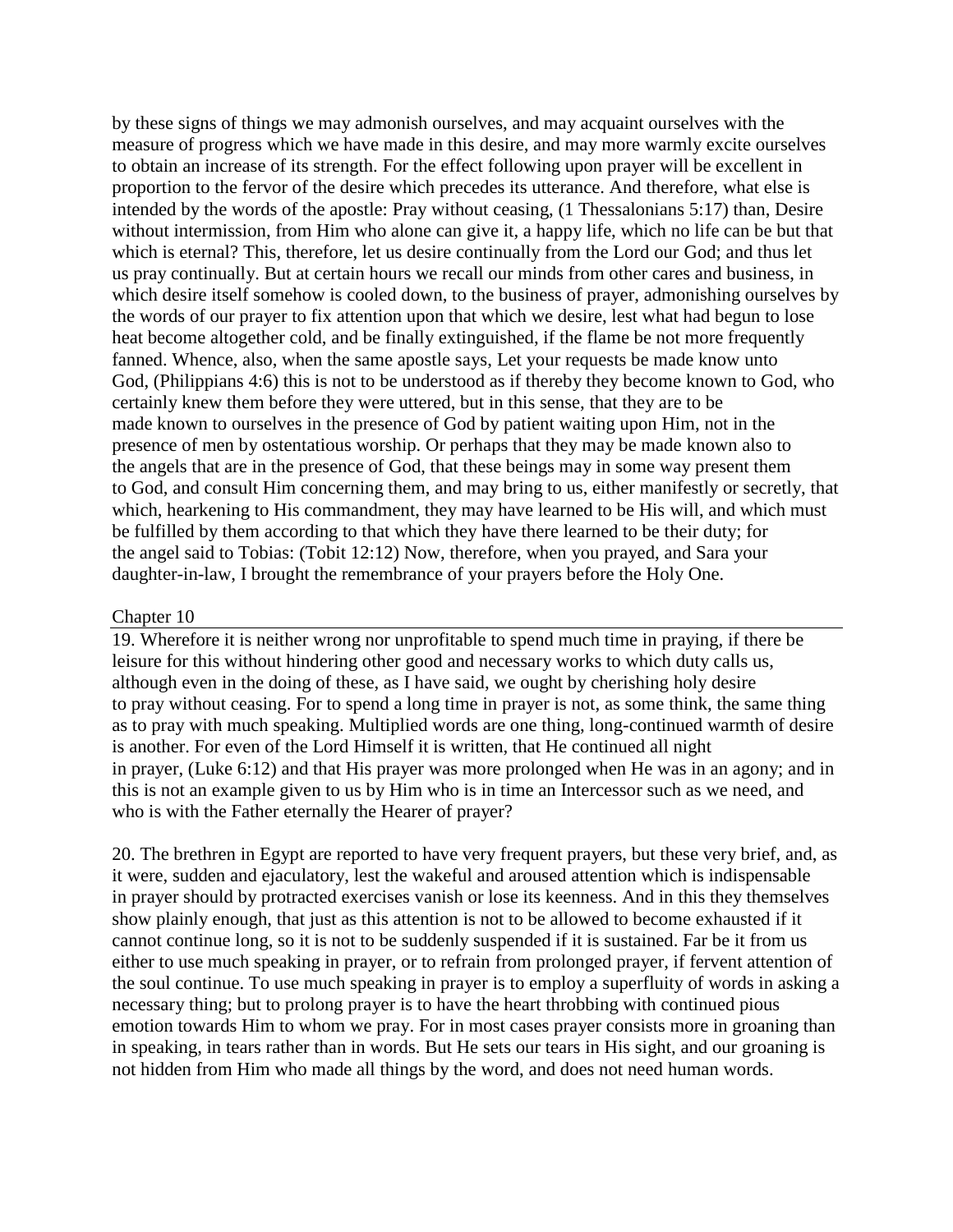### Chapter 11

21. To us, therefore, words are necessary, that by them we may be assisted in considering and observing what we ask, not as means by which we expect that God is to be either informed or moved to compliance. When, therefore, we say: Hallowed be Your name, we admonish ourselves to desire that His name, which is always [holy,](http://www.newadvent.org/cathen/07386a.htm) may be also among [men](http://www.newadvent.org/cathen/09580c.htm) esteemed [holy,](http://www.newadvent.org/cathen/07386a.htm) that is to say, not despised; which is an advantage not to [God,](http://www.newadvent.org/cathen/06608a.htm) but to men. When we say: Your kingdom come, which shall certainly come whether we wish it or not, we do by these words stir up our own desires for that kingdom, that it may come to us, and that we may be found worthy to reign in it. When we say: Your will be done on earth as it is in heaven, we [pray](http://www.newadvent.org/cathen/12345b.htm) for ourselves that He would give us the [grace](http://www.newadvent.org/cathen/06689a.htm) of [obedience,](http://www.newadvent.org/cathen/11181c.htm) that His [will](http://www.newadvent.org/cathen/15624a.htm) may be done by us in the same way as it is done in heavenly places by His [angels.](http://www.newadvent.org/cathen/01476d.htm) When we say: Give us this day our daily bread, the word this day signifies for the present time, in which we ask either for that competency of temporal blessings which I have spoken of before (bread being used to designate the whole of those blessings, because of its constituting so important a part of them), or the sacrament of [believers,](http://www.newadvent.org/cathen/05769a.htm) which is in this present time necessary, but necessary in order to obtain the felicity not of the present time, but of [eternity.](http://www.newadvent.org/cathen/05551b.htm) When we say: Forgive us our debts as we forgive our debtors, we remind ourselves both what we should ask, and what we should do in order that we may be worthy to receive what we ask. When we say: Lead us not into [temptation,](http://www.newadvent.org/cathen/14504a.htm) we admonish ourselves to seek that we may not, through being deprived of God's help, be either ensnared to consent or compelled to yield to [temptation.](http://www.newadvent.org/cathen/14504a.htm) When we say: Deliver us from [evil,](http://www.newadvent.org/cathen/05649a.htm) we admonish ourselves to consider that we are not yet enjoying that good estate in which we shall experience no [evil.](http://www.newadvent.org/cathen/05649a.htm) And this petition, which stands last in the Lord's Prayer, is so comprehensive that a [Christian,](http://www.newadvent.org/cathen/03712a.htm) in whatsoever affliction he be placed, may in using it give utterance to his groans and find vent for his tears — may begin with this petition, go on with it, and with it conclude his [prayer](http://www.newadvent.org/cathen/12345b.htm) For it was necessary that by the use of these words the things which they signify should be kept before our memory.

#### Chapter 12

22. For whatever other words we may say — whether the desire of the person [praying](http://www.newadvent.org/cathen/12345b.htm) go before the words, and employ them in order to give definite form to its requests, or come after them, and concentrate attention upon them, that it may increase in fervor — if we [pray](http://www.newadvent.org/cathen/12345b.htm) rightly, and as becomes our wants, we say nothing but what is already contained in the Lord's Prayer. And whoever says in [prayer](http://www.newadvent.org/cathen/12345b.htm) anything which cannot find its place in that gospel [prayer,](http://www.newadvent.org/cathen/12345b.htm) is [praying](http://www.newadvent.org/cathen/12345b.htm) in a way which, if it be not unlawful, is at least not spiritual; and I [know](http://www.newadvent.org/cathen/08673a.htm) not how carnal [prayers](http://www.newadvent.org/cathen/12345b.htm) can be lawful, since it becomes those who are born again by the Spirit to [pray](http://www.newadvent.org/cathen/12345b.htm) in no other way than spiritually. For example, when one [prays:](http://www.newadvent.org/cathen/12345b.htm) Be [glorified](http://www.newadvent.org/cathen/06585a.htm) among all nations as You are glorified among us, and Let Your [prophets](http://www.newadvent.org/cathen/12477a.htm) be found faithful, [\(Sirach](http://www.newadvent.org/bible/sir036.htm#verse4) 36:4, 18) what else does he ask than, Hallowed be Your name? When one says: Turn us again, O Lord God of hosts, [cause](http://www.newadvent.org/cathen/03459a.htm) Your face to shine, and we shall be saved, what else is he saying than, Let Your kingdom come? When one says: Order my steps in Your word, and let not any iniquity have dominion over me, what else is he saying than, Your will be done on earth as it is in heaven? When one says: Give me neither poverty nor riches, [\(Proverbs](http://www.newadvent.org/bible/pro030.htm#verse8) 30:8) what else is this than, Give us this day our daily bread? When one says: Lord, remember David, and all his compassion, or, O Lord, if I have done this, if there be iniquity in my hands, if I have rewarded [evil](http://www.newadvent.org/cathen/05649a.htm) to them that did [evil](http://www.newadvent.org/cathen/05649a.htm) to me, what else is this than, Forgive us our debts as we forgive our debtors? When one says: Take away from me the [lusts](http://www.newadvent.org/cathen/09438a.htm) of the appetite, and let not sensual desire take hold on me,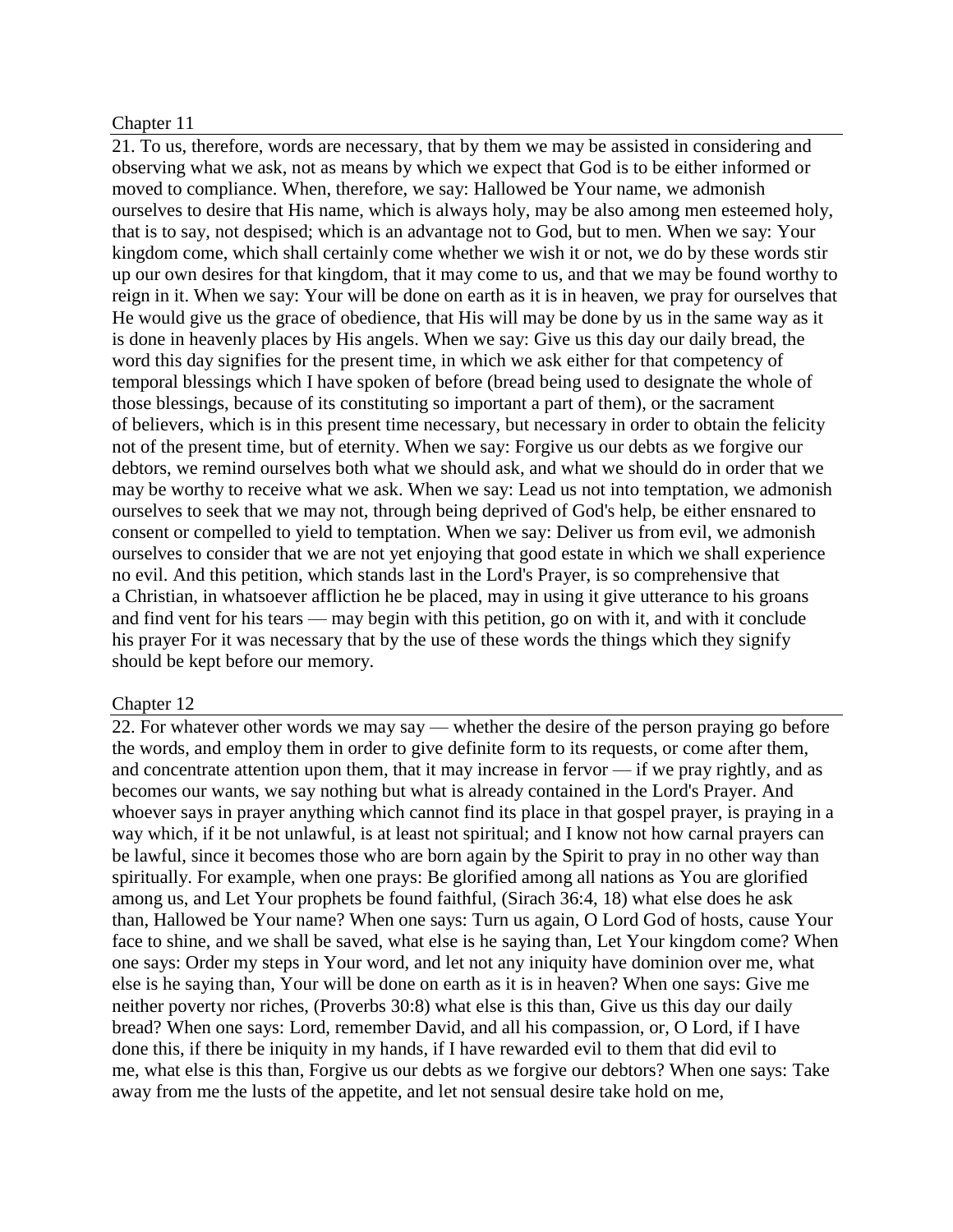[\(Sirach](http://www.newadvent.org/bible/sir023.htm#verse6) 23:6) what else is this than, Lead us not into [temptation?](http://www.newadvent.org/cathen/14504a.htm) When one says: Deliver me from mine enemies, O my [God;](http://www.newadvent.org/cathen/06608a.htm) defend me from them that rise up against me, what else is this than, Deliver us from [evil?](http://www.newadvent.org/cathen/05649a.htm) And if you go over all the words of holy prayers, you will, I [believe,](http://www.newadvent.org/cathen/02408b.htm) find nothing which cannot be comprised and summed up in the petitions of the Lord's Prayer. Wherefore, in [praying,](http://www.newadvent.org/cathen/12345b.htm) we are free to use different words to any extent, but we must ask the same things; in this we have no choice.

23. These things it is our duty to ask without hesitation for ourselves and for our friends, and for strangers — yea, even for enemies; although in the heart of the person [praying,](http://www.newadvent.org/cathen/12345b.htm) desire for one and for another may arise, differing in nature or in strength according to the more immediate or more remote relationship. But he who says in [prayer](http://www.newadvent.org/cathen/12345b.htm) such words as, O Lord, multiply my riches; or, Give me as much [wealth](http://www.newadvent.org/cathen/15571a.htm) as You have given to this or that man; or, Increase my honors, make me eminent for power and fame in this world, or something else of this sort, and who asks merely from a desire for these things, and not in order through them to benefit men agreeably to [God's](http://www.newadvent.org/cathen/06608a.htm) [will,](http://www.newadvent.org/cathen/15624a.htm) I do not think that he will find any part of the Lord's Prayer in connection with which he could fit in these requests. Wherefore let us be ashamed at least to ask these things, if we be not ashamed to desire them. If, however, we are ashamed of even desiring them, but feel ourselves overcome by the desire, how much better would it be to ask to be freed from this plague of desire by Him to whom we say, Deliver us from [evil!](http://www.newadvent.org/cathen/05649a.htm)

#### Chapter 13

24. You have now, if I am not mistaken, an answer to two questions — what kind of person you ought to be if you would [pray,](http://www.newadvent.org/cathen/12345b.htm) and what things you should ask in [prayer;](http://www.newadvent.org/cathen/12345b.htm) and the answer has been given not by my teaching, but by His who has condescended to teach us all. A [happy](http://www.newadvent.org/cathen/07131b.htm) life is to be sought after, and this is to be asked from the Lord God. Many different answers have been given by many in discussing wherein [true](http://www.newadvent.org/cathen/15073a.htm) [happiness](http://www.newadvent.org/cathen/07131b.htm) consists; but why should we go to many teachers, or consider many answers to this question? It has been briefly and [truly](http://www.newadvent.org/cathen/15073a.htm) stated in the [divine Scriptures,](http://www.newadvent.org/bible/index.html) Blessed is the people whose God is the Lord. That we may be numbered among this people, and that we may attain to beholding Him and dwelling forever with Him, the end of the commandment is, charity out of a pure heart, and of a good [conscience,](http://www.newadvent.org/cathen/04268a.htm) and of [faith](http://www.newadvent.org/cathen/05752c.htm) unfeigned. (1 [Timothy](http://www.newadvent.org/bible/1ti001.htm#verse5) 1:5) In the same three, hope has been placed instead of a good [conscience.](http://www.newadvent.org/cathen/04268a.htm) Faith, hope, and charity, therefore, lead unto God the man who [prays,](http://www.newadvent.org/cathen/12345b.htm) *i.e.* who believes, hopes, and desires, and is guided as to what he should ask from the Lord by studying the Lord's Prayer. Fasting, and abstinence from gratifying carnal desire in other pleasures without injury to health, and especially frequent almsgiving, are a great assistance in [prayer;](http://www.newadvent.org/cathen/12345b.htm) so that we may be able to say, In the day of my trouble I sought the Lord, with my hands in the night before Him, and I was not deceived. For how can [God,](http://www.newadvent.org/cathen/06608a.htm) who is a Spirit, and who cannot be touched, be sought with hands in any other sense than by good works?

#### Chapter 14

25. Perhaps you may still ask why the apostle said, We [know](http://www.newadvent.org/cathen/08673a.htm) not what to [pray](http://www.newadvent.org/cathen/12345b.htm) for as we ought, [\(Romans](http://www.newadvent.org/bible/rom008.htm#verse26) 8:26) for it is wholly incredible that either he or those to whom he wrote were [ignorant](http://www.newadvent.org/cathen/07648a.htm) of the Lord's Prayer. He could not say this either rashly or [falsely;](http://www.newadvent.org/cathen/05781a.htm) what, then, do we suppose to be his reason for the statement? Is it not that vexations and troubles in this world are for the most part profitable either to heal the swelling of [pride,](http://www.newadvent.org/cathen/12405a.htm) or to prove and exercise patience, for which, after such probation and discipline, a greater reward is reserved, or to punish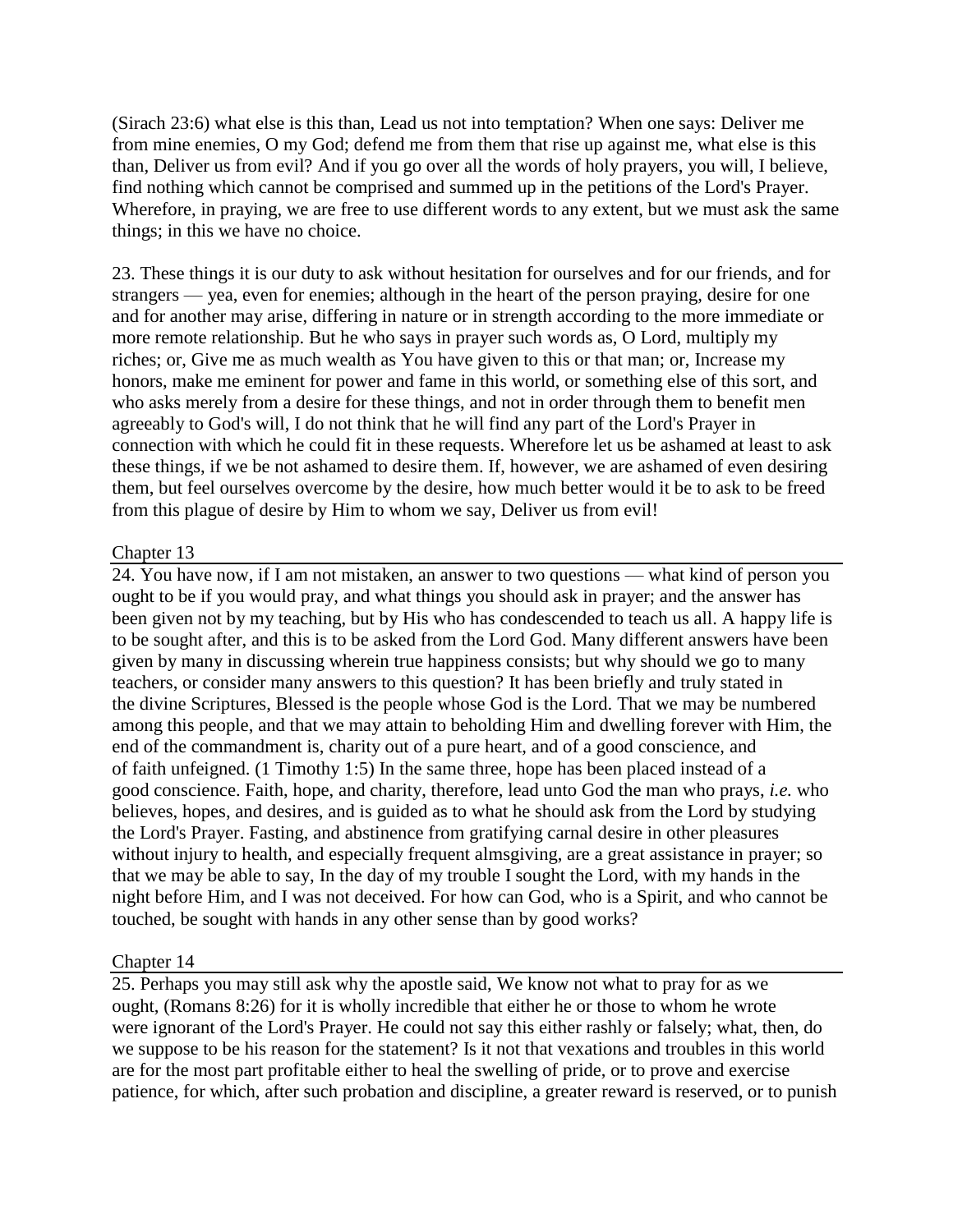and eradicate some [sins;](http://www.newadvent.org/cathen/14004b.htm) but we, not knowing what beneficial purpose these may serve, desire to be freed from all tribulation? To this [ignorance](http://www.newadvent.org/cathen/07648a.htm) the apostle showed that even he himself was not a stranger (unless, perhaps, he did it notwithstanding his [knowing](http://www.newadvent.org/cathen/08673a.htm) what to [pray](http://www.newadvent.org/cathen/12345b.htm) for as he ought), when, lest he should be exalted above measure by the greatness of the revelations, there was given unto him a thorn in the flesh, a messenger of [Satan](http://www.newadvent.org/cathen/04764a.htm) to buffet him; for which thing, not [knowing](http://www.newadvent.org/cathen/08673a.htm) surely what he ought to [pray](http://www.newadvent.org/cathen/12345b.htm) for, he besought the Lord thrice that it might depart from him. At length he received the answer of [God,](http://www.newadvent.org/cathen/06608a.htm) declaring why that which so great a [man](http://www.newadvent.org/cathen/09580c.htm) [prayed](http://www.newadvent.org/cathen/12345b.htm) for was denied, and why it was expedient that it should not be done: My [grace](http://www.newadvent.org/cathen/06689a.htm) is sufficient for you; my strength is made perfect in weakness. (2 [Corinthians](http://www.newadvent.org/bible/2co012.htm#verse7) 12:7-9)

26. Accordingly, we [know](http://www.newadvent.org/cathen/08673a.htm) not what to [pray](http://www.newadvent.org/cathen/12345b.htm) for as we ought in regard to tribulations, which may do us good or harm; and yet, because they are hard and painful, and against the natural feelings of our weak nature, we [pray,](http://www.newadvent.org/cathen/12345b.htm) with a desire which is common to [mankind,](http://www.newadvent.org/cathen/09580c.htm) that they may be removed from us. But we ought to exercise such submission to the [will](http://www.newadvent.org/cathen/15624a.htm) of the Lord our [God,](http://www.newadvent.org/cathen/06608a.htm) that if He does not remove those vexations, we do not suppose ourselves to be neglected by Him, but rather, in patient endurance of [evil,](http://www.newadvent.org/cathen/05649a.htm) hope to be made partakers of greater good, for so His strength is perfected in our weakness. God has sometimes in [anger](http://www.newadvent.org/cathen/01489a.htm) granted the request of impatient petitioners, as in mercy He denied it to the apostle. For we read what the [Israelites](http://www.newadvent.org/cathen/08193a.htm) asked, and in what manner they asked and obtained their request; but while their desire was granted, their impatience was severely corrected. Again, He gave them, in answer to their request, a king according to their heart, as it is written, not according to His own heart. He granted also what the [devil](http://www.newadvent.org/cathen/04764a.htm) asked, namely, that His servant, who was to be [proved,](http://www.newadvent.org/cathen/12454c.htm) might be tempted. He granted also the request of unclean spirits, when they besought Him that their legion might be sent into the great herd of swine. [\(Luke](http://www.newadvent.org/bible/luk008.htm#verse32) 8:32) These things are written to prevent anyone from thinking too highly of himself if he has received an answer when he was urgently asking anything which it would be more advantageous for him not to receive, or to prevent him from being cast down and despairing of the divine compassion towards himself if he be not heard, when, perchance, he is asking something by the obtaining of which he might be more grievously afflicted, or might be by the corrupting influences of prosperity wholly destroyed. In regard to such things, therefore, we know not what to [pray](http://www.newadvent.org/cathen/12345b.htm) for as we ought. Accordingly, if anything is ordered in a way contrary to our [prayer,](http://www.newadvent.org/cathen/12345b.htm) we ought, patiently bearing the disappointment, and in everything giving thanks to [God,](http://www.newadvent.org/cathen/06608a.htm) to entertain no [doubt](http://www.newadvent.org/cathen/05141a.htm) whatever that it was right that the [will](http://www.newadvent.org/cathen/15624a.htm) of [God](http://www.newadvent.org/cathen/06608a.htm) and not our [will](http://www.newadvent.org/cathen/15624a.htm) should be done. For of this the Mediator has given us an example, inasmuch as, after He had said, Father, if it be possible, let this cup pass from me, transforming the [human](http://www.newadvent.org/cathen/09580c.htm) will which was in Him through His [incarnation,](http://www.newadvent.org/cathen/07706b.htm) He immediately added, Nevertheless, O Father, not as I will but as You will. [\(Matthew](http://www.newadvent.org/bible/mat026.htm#verse39) 26:39) Wherefore, not without reason are many made righteous by the [obedience](http://www.newadvent.org/cathen/11181c.htm) of One. [\(Romans](http://www.newadvent.org/bible/rom005.htm#verse19) 5:19)

27. But whoever desires from the Lord that one thing, and seeks after it, asks in certainty and in confidence, and has no [fear](http://www.newadvent.org/cathen/06021a.htm) lest when obtained it be injurious to him, seeing that, without it, anything else which he may have obtained by asking in a right way is of no advantage to him. The thing referred to is the one [true](http://www.newadvent.org/cathen/15073a.htm) and only [happy](http://www.newadvent.org/cathen/07131b.htm) life, in which, [immortal](http://www.newadvent.org/cathen/07687a.htm) and incorruptible in body and spirit, we may contemplate the [joy](http://www.newadvent.org/cathen/07131b.htm) of the Lord forever. All other things are desired, and are without impropriety [prayed](http://www.newadvent.org/cathen/12345b.htm) for, with a view to this one thing. For whosoever has it shall have all that he wishes, and cannot possibly wish to have anything along with it which would be unbecoming. For in it is the fountain of life, which we must now thirst for in [prayer](http://www.newadvent.org/cathen/12345b.htm) so long as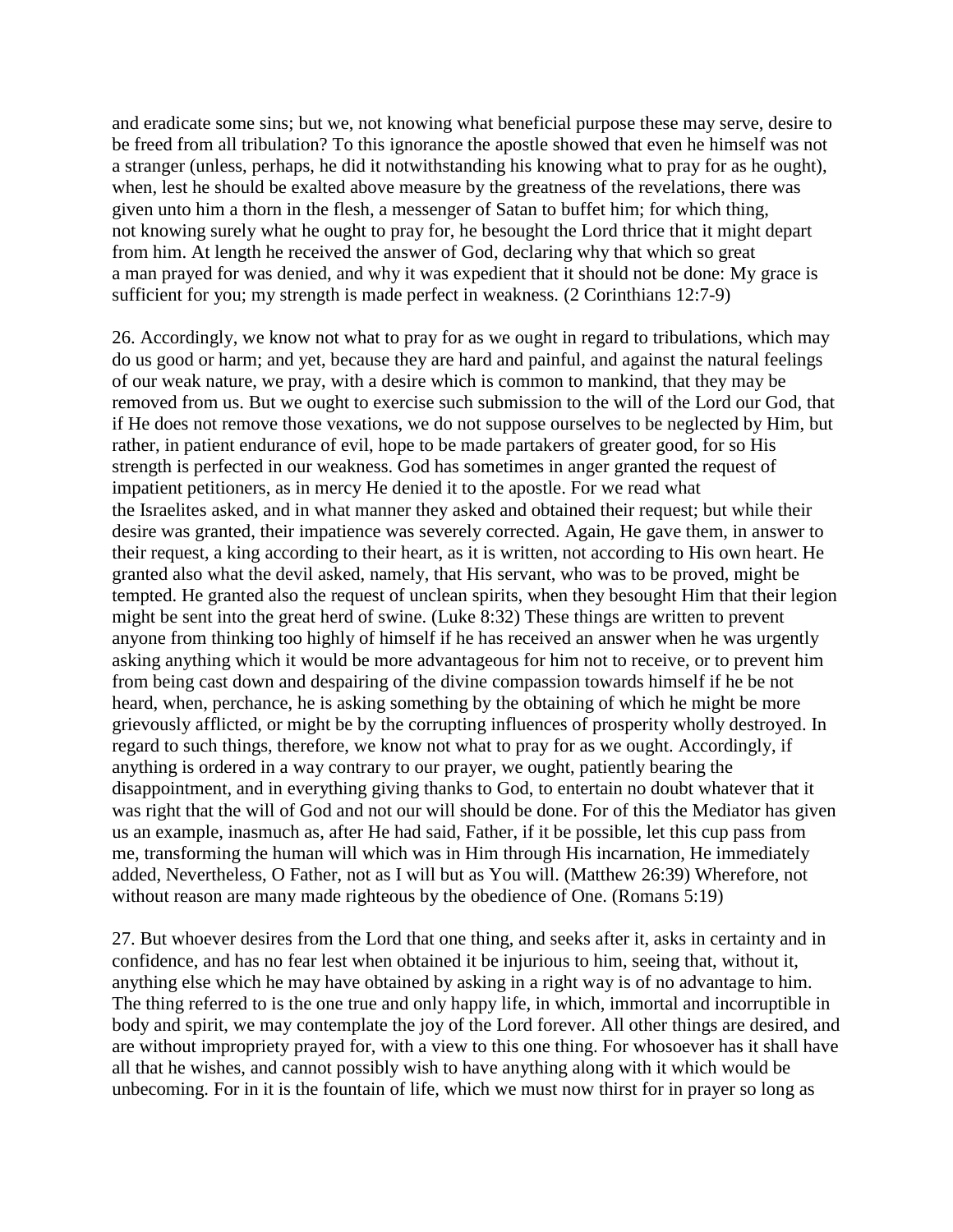we live in hope, not yet seeing that which we hope for, trusting under the shadow of His wings before whom are all our desires, that we may be abundantly satisfied with the fatness of His house, and made to drink of the river of His pleasures; because with Him is the fountain of life, and in His light we shall see light, when our desire shall be satisfied with [good](http://www.newadvent.org/cathen/06636b.htm) things, and when there shall be nothing beyond to be sought after with groaning, but all things shall be possessed by us with rejoicing. At the same time, because this blessing is nothing else than the peace which passes all understanding, even when we are asking it in our [prayers,](http://www.newadvent.org/cathen/12345b.htm) we [know](http://www.newadvent.org/cathen/08673a.htm) not what to [pray](http://www.newadvent.org/cathen/12345b.htm) for as we ought. For inasmuch as we cannot present it to our minds as it really is, we do not [know](http://www.newadvent.org/cathen/08673a.htm) it, but whatever image of it may be presented to our minds we reject, disown, and condemn; we [know](http://www.newadvent.org/cathen/08673a.htm) it is not what we are seeking, although we do not yet [know](http://www.newadvent.org/cathen/08673a.htm) enough to be able to define what we seek.

#### Chapter 15

28. There is therefore in us a certain learned [ignorance,](http://www.newadvent.org/cathen/07648a.htm) so to speak — an [ignorance](http://www.newadvent.org/cathen/07648a.htm) which we learn from that [Spirit of God](http://www.newadvent.org/cathen/07409a.htm) who helps our infirmities. For after the apostle said, If we hope for that we see not, then do we with patience wait for it, he added in the same passage, Likewise the Spirit also helps our infirmities: for we [know](http://www.newadvent.org/cathen/08673a.htm) not what we should [pray](http://www.newadvent.org/cathen/12345b.htm) for as we ought, but the Spirit itself makes intercession for us, with groanings which cannot be uttered. And He that searches the hearts [knows](http://www.newadvent.org/cathen/08673a.htm) what is in the [mind](http://www.newadvent.org/cathen/10321a.htm) of the [Spirit,](http://www.newadvent.org/cathen/07409a.htm) because He makes intercession for the [saints](http://www.newadvent.org/cathen/04171a.htm) according to the [will](http://www.newadvent.org/cathen/15624a.htm) of [God.](http://www.newadvent.org/cathen/06608a.htm) [\(Romans](http://www.newadvent.org/bible/rom008.htm#verse25) 8:25-27) This is not to be understood as if it meant that the [Holy Spirit](http://www.newadvent.org/cathen/07409a.htm) of [God,](http://www.newadvent.org/cathen/06608a.htm) who is in the Trinity, God unchangeable, and is one God with the Father and the [Son,](http://www.newadvent.org/cathen/14142b.htm) intercedes for the [saints](http://www.newadvent.org/cathen/04171a.htm) like one who is not a divine person; for it is said, He makes intercession for the [saints,](http://www.newadvent.org/cathen/04171a.htm) because He enables the [saints](http://www.newadvent.org/cathen/04171a.htm) to make intercession, as in another place it is said, The Lord your God proves you, that He may [know](http://www.newadvent.org/cathen/08673a.htm) whether ye [love](http://www.newadvent.org/cathen/09397a.htm) Him, Deuteronomy *i.e.* that He may make you [know.](http://www.newadvent.org/cathen/08673a.htm) He therefore makes the [saints](http://www.newadvent.org/cathen/04171a.htm) intercede with groanings which cannot be uttered, when He inspires them with longings for that great blessing, as yet unknown, for which we patiently wait. For how is that which is desired set forth in language if it be unknown, for if it were utterly unknown it would not be desired; and on the other hand, if it were seen, it would not be desired nor sought for with groanings?

# Chapter 16

29. Considering all these things, and whatever else the Lord shall have made [known](http://www.newadvent.org/cathen/08673a.htm) to you in this matter, which either does not occur to me or would take too much time to state here, strive in [prayer](http://www.newadvent.org/cathen/12345b.htm) to overcome this world: [pray](http://www.newadvent.org/cathen/12345b.htm) in hope, [pray](http://www.newadvent.org/cathen/12345b.htm) in [faith,](http://www.newadvent.org/cathen/05752c.htm) [pray](http://www.newadvent.org/cathen/12345b.htm) in [love,](http://www.newadvent.org/cathen/09397a.htm) [pray](http://www.newadvent.org/cathen/12345b.htm) earnestly and patiently, [pray](http://www.newadvent.org/cathen/12345b.htm) as a [widow](http://www.newadvent.org/cathen/15617c.htm) belonging to [Christ.](http://www.newadvent.org/cathen/08374c.htm) For although [prayer](http://www.newadvent.org/cathen/12345b.htm) is, as He has taught, the duty of all His members, *i.e.* of all who [believe](http://www.newadvent.org/cathen/02408b.htm) in Him and are united to His body, a more assiduous attention to [prayer](http://www.newadvent.org/cathen/12345b.htm) is found to be specially enjoined in Scripture upon those who are [widows.](http://www.newadvent.org/cathen/15617c.htm) Two [women](http://www.newadvent.org/cathen/15687b.htm) of the name of Anna are honorably named there — the one, Elkanah's wife, who was the mother of [holy](http://www.newadvent.org/cathen/07386a.htm) Samuel; the other, the [widow](http://www.newadvent.org/cathen/15617c.htm) who recognized the Most Holy One when He was yet a babe. The former, though married, [prayed](http://www.newadvent.org/cathen/12345b.htm) with sorrow of mind and brokenness of heart because she had no sons; and she obtained Samuel, and dedicated him to the Lord, because she vowed to do so when she [prayed](http://www.newadvent.org/cathen/12345b.htm) for him. 1 [Samuel](http://www.newadvent.org/bible/1sa001.htm) i It is not easy, however, to find to what petition of the Lord's Prayer her petition could be referred, unless it be to the last, Deliver us from [evil,](http://www.newadvent.org/cathen/05649a.htm) because it was esteemed to be an [evil](http://www.newadvent.org/cathen/05649a.htm) to be married and not to have offspring as the fruit of marriage. Observe, however, what is written concerning the other Anna, the [widow:](http://www.newadvent.org/cathen/15617c.htm)